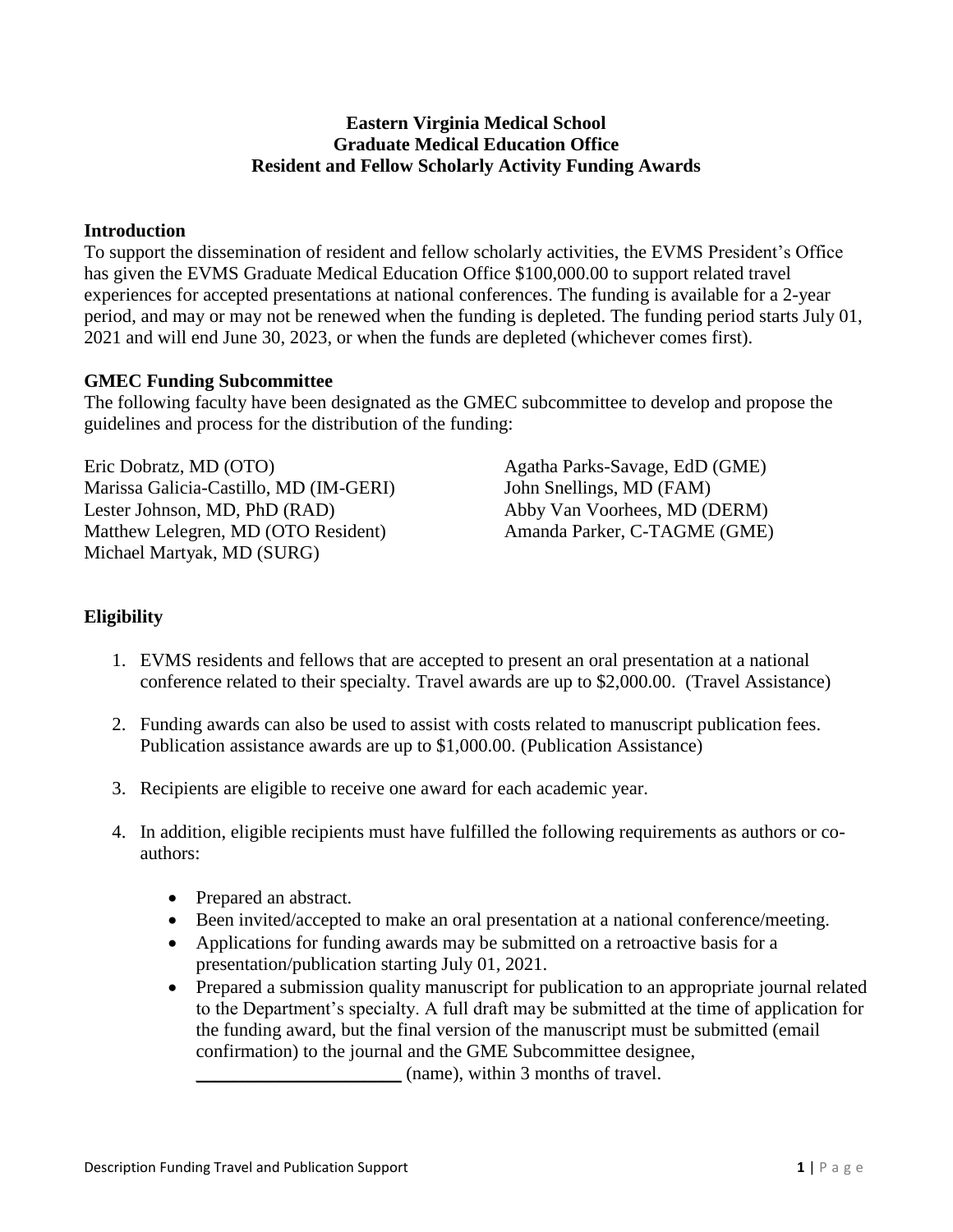## **Application Process**

- 1. Each department will need to establish their own internal review process for reviewing their trainees' applications for funding.
- 2. A designated faculty member from the department will be the person who submits the trainee's application package to the GME Office.
- 3. Each program will be permitted to submit two candidates for the funding award for the current academic year, and submit two candidates for the waitlist should additional funds become available.
- 4. Applications are accepted on a rolling basis throughout the year. The conference and application should happen in the same fiscal year.
- 5. In order to receive an award, the trainee must complete the application process established by the GME Office.
- 6. Applications may be submitted on a retroactive basis (no more than six months after the presentation); however, the application must be made within the same fiscal year (July 1 to June 30) the conference was attended. Retroactive funding requests will be based on funds available at the time of the request.
- 7. Applications must be submitted to the GME Office via the Application Submission Link on the Scholarly Funding Process webpage.
- 8. Only complete applications will be considered.
- 9. Awardees will be notified via email.

#### *Special Notes:*

- *The GME Funding Subcommittee will review the funding awards that have been distributed on a quarterly basis. By the first Friday of January, an evaluation of the funding that has not been used by programs will be considered for re-distribution on a first come, first serve basis to other programs.*
- *Due to the uncertainty of travel restrictions related to the current pandemic, the GME Funding Subcommittee will consult with the Vice-Dean of GME in the event that conferences change from in-person to virtual events. The travel award amount may be decreased to reflect the absence of airfare, hotel accommodations, and a reduction in the registration fees. If this is the case, the possibility of adding more candidates for conference awards from each program will be considered.*

# **Application Requirements:**

For Travel Assistance award approval:

- 1. Application Cover Sheet (Attachment 1)
- 2. Application Checklist (Attachment 2)
- 3. Travel Letter of Endorsement Attestation: A letter of endorsement attestation from the designated program faculty member must be reviewed and signed. (Attachment 3)